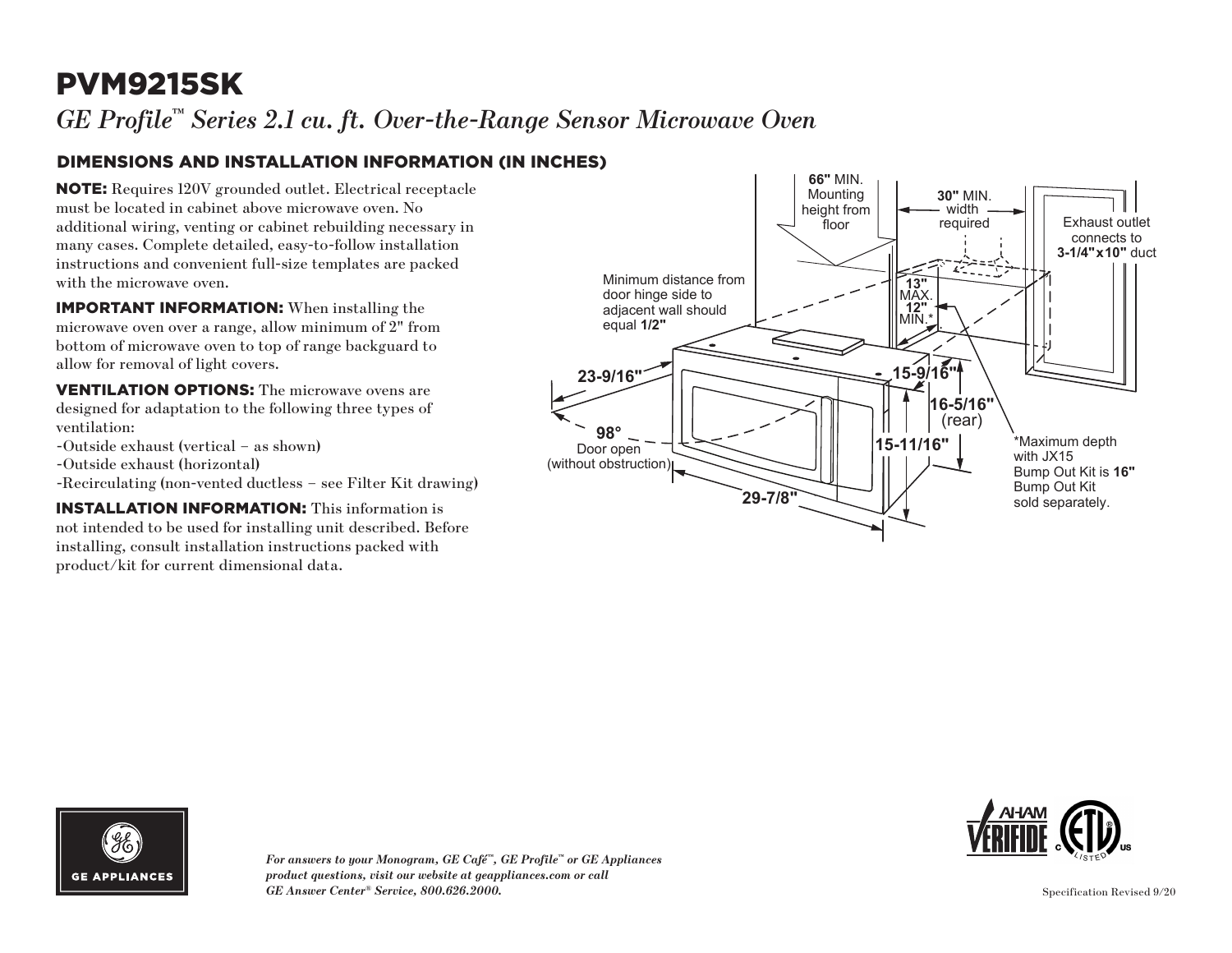# PVM9215SK

*GE Profile™ Series 2.1 cu. ft. Over-the-Range Sensor Microwave Oven*

#### DIMENSIONS AND INSTALLATION INFORMATION (IN INCHES)

HOOD EXHAUST DUCT: Outside ventilation requires a HOOD EXHAUST DUCT. Read the following carefully.

**EXHAUST CONNECTION:** The hood exhaust has been designed to mate with a standard 3-1/4" x 10" rectangular duct. If a round duct is required, a rectangular-to-round transition adaptor must be used. Do not use less than a 6" diameter duct

**REAR EXHAUST:** If a rear or horizontal exhaust is to be used, care should be taken to align exhaust with space between studs, or wall should be prepared at the time it is constructed by leaving enough space between the wall studs to accommodate exhaust.

MAXIMUM DUCT LENGTH: For satisfactory air movement, the total duct length of 3-1/4" x 10" rectangular or 6" diameter round duct should not exceed 140 equivalent feet.

ELBOWS, TRANSITIONS, WALL AND ROOF CAPS, etc., present additional resistance to airflow and are equivalent to a section of straight duct which is longer than their actual physical size. When calculating the total duct length, add the equivalent length of all transitions and adaptors plus the lengths of all straight duct sections. The chart below shows the approximate feet of equivalent length of some typical ducts.

| <b>DUCT</b>                                                 | <b>EQUIVALENT FEET</b> |
|-------------------------------------------------------------|------------------------|
| <b>A.</b> Rectangular-To-round<br><b>Transition Adaptor</b> | $5$ ft.                |
| <b>B.</b> Wall Cap                                          | $40$ ft.               |
| $C. 90^\circ$ Elbow                                         | $10$ ft.               |
| $D.45^{\circ}$ Elbow                                        | $5$ ft.                |
| $E. 90^{\circ}$ Elbow                                       | $25$ ft.               |
| <b>F.</b> $45^{\circ}$ Elbow                                | 5 <sub>ft</sub>        |
| G. Roof Cap                                                 | $24$ ft.               |